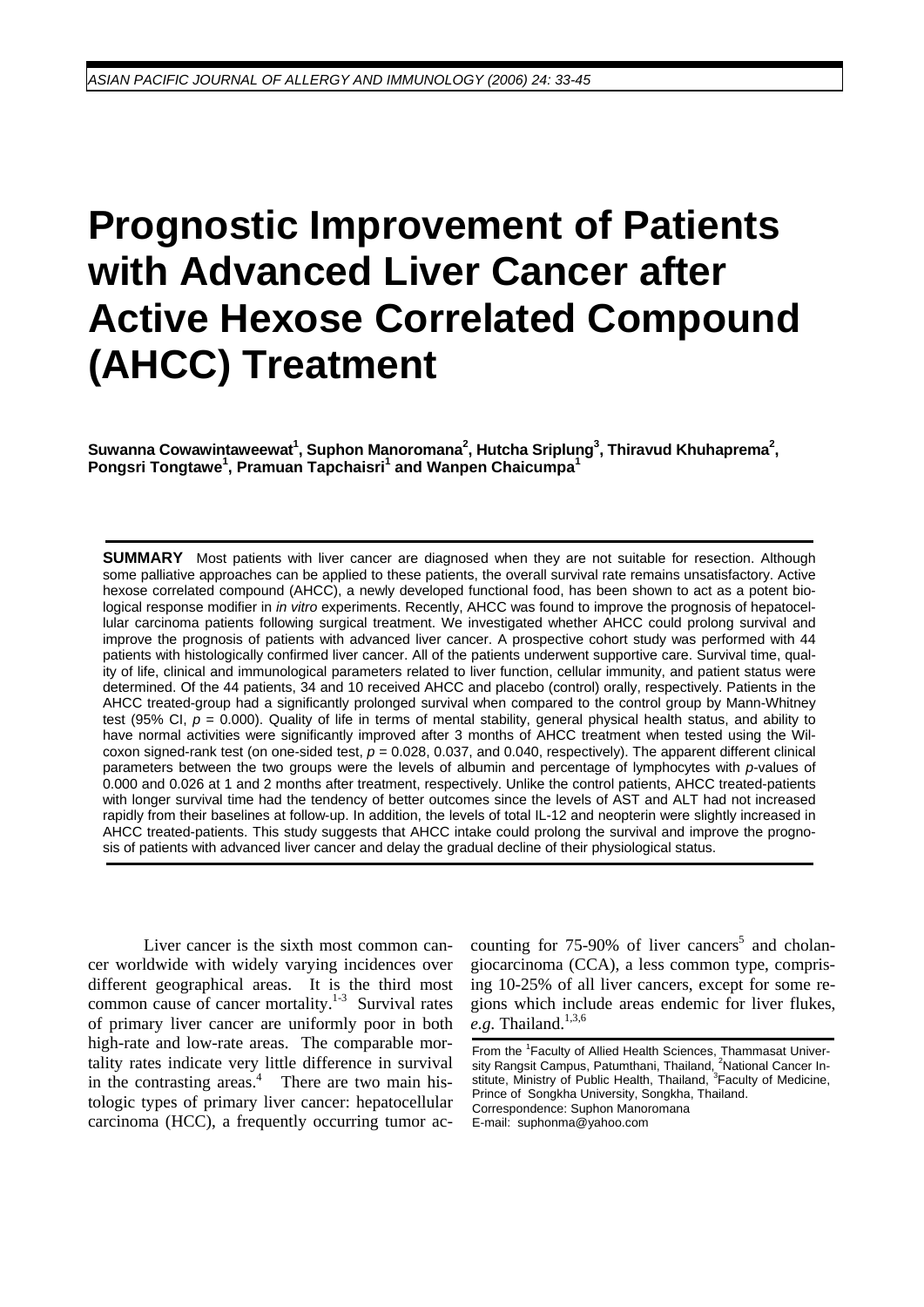Most patients with liver cancer are diagnosed at a late or advanced stage.<sup>7,8</sup> A significant proportion of patients is not offered any other therapy than the best supportive care. Moreover, many others are given treatments that cannot be considered more than suboptimal since they barely improve survival.7,9 There have been many attempts to treat the cancer. One of these approaches aims to stimulate the patient's immune system by using biological response modifiers  $(BR\tilde{M}s)$ .<sup>10-13</sup> Several investigators have isolated and purified immunomodulatory polysaccharides as BRMs from mushrooms because of their attraction as food and as source material for the development of drugs. $^{14}$  Recently, lentinan, schizophyllan and krestin have been accepted as immunoceuticals in several oriental countries.15-16

Active hexose correlated compound (AHCC) is a functional food developed by the Amino Up Chemical Co. Ltd (Sapporo, Japan) in 1989.<sup>10,15,16</sup> AHCC is an extract of *Basidiomycotina,* which is obtained through the hybridization of several types of mushrooms.<sup> $17$ </sup> Up to 74% of AHCC components are oligosaccharides. Nearly 20% of the oligosaccharides have acetylated  $\alpha$ -1,4-glucan structures and some esterized hydroxyl groups with a low molecular weight of approximately 5,000, which is orally bioavailable. AHCC also contains other polysaccharides including β-glucans. Both α- and β-glucans are thought to be responsible for the biological activities.<sup>10,17,18</sup> A wide range of biological, pharmacological and clinical potentials of AHCC has been investigated so far. As an immunoceutical included in the general category of nutraceuticals or dietary supplements, AHCC is well tolerated and largely free of adverse effects.<sup>19-21</sup> AHCC has been reported to suppress thymic apoptosis induced by dexamethasone, $\hat{i}$ and to decrease ferric nitrilotriacetate (Fe-NTA) mediated excretion of 8-hydroxy-2′-deoxyguanoside  $(8\text{-}OHdG)$  in rat urine.<sup>22</sup> AHCC is considered as a potent BRM that enhances NK cell activity, $^{23}$  as well as the immune responses in cancer patients, *i.e.*, enhancement of IL-12 and IFNγ production, including enhancement of NK activity to normal levels. $^{24}$ More recently, AHCC treatment after surgical operation has been shown to improve the quality of life (QOL) and prognosis of patients with hepatocellular carcinoma.10 AHCC can act as a potent antioxidant which protects against disorders induced by oxidative stress.<sup>18</sup> These results suggest that AHCC acts

as a promising BRM, antioxidant, antimutagenic and/or anticarcinogenic agent. However, the precise mechanisms by which AHCC exerts its beneficial effects remain to be elucidated.

This study was initiated to evaluate the effects of AHCC, as an orally administered BRM, on the prognosis of patients with advanced liver cancer focusing on the time course effects of AHCC on cellmediated immunity in terms of Th-1 cytokine production compared to other relevant clinical parameters.

#### **MATERIALS AND METHODS**

#### **Patients and follow-up**

To determine whether AHCC can improve the prognosis of patients with advanced liver cancer by oral administration, a prospective cohort study was performed. Forty-four patients with advanced liver cancer who registered at the National Cancer Institute, Bangkok, Thailand, from August 2002 to July 2004, were included in the study by the following criteria: (1) histologically proven advanced liver cancer, (2) the tumor was unresectable and unsuitable for chemoembolization, (3) the performance status grade following ECOG was not more than 2, (4) no brain metastases nor psychiatric illness, (5) the hemato-, hepato-, and renal functions were still adequate, and (6) there was at least a one-month treatment-free period after previous conventional therapy. Thirty four and 10 patients were randomized into AHCC-treated and placebo (control) groups, respectively. All enrolled patients received supportive treatment and signed an informed consent. The patients were trusted with the self-administration of AHCC or placebo by ingesting 6 grams daily until the end of their life.

 Clinical parameters were examined monthly or as specified to evaluate the patients' status and to compare between the AHCC treated- and control groups. The clinical parameters included: (1) quality of life (QOL), (2) hematological parameters in EDTA blood: hemoglobin, lymphocyte and white blood cell counts, and platelet counts, (3) biochemical parameters in serum: albumin, bilirubin, aspartate aminotransferase (AST), alanine aminotransferase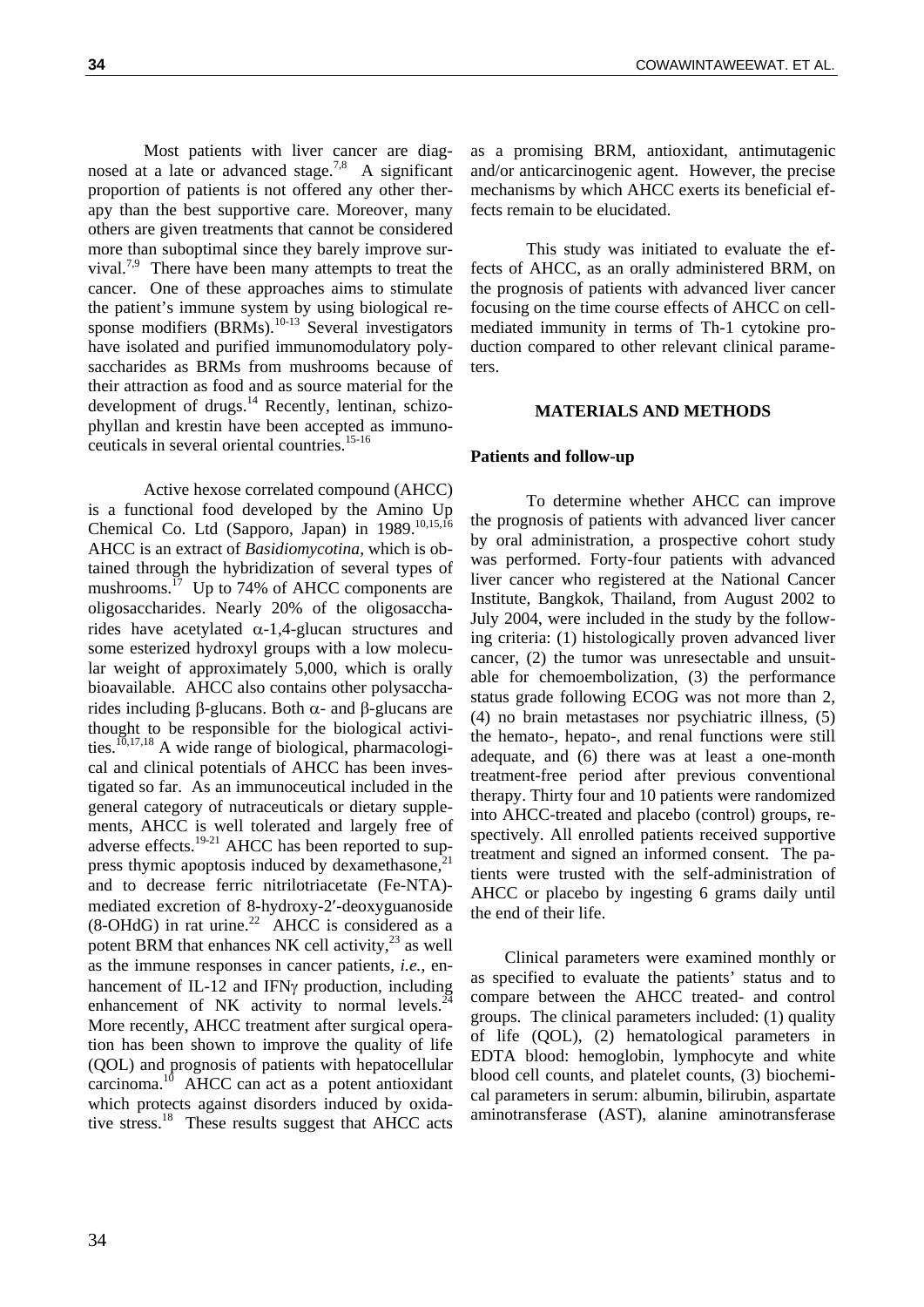(ALT), and alkaline phosphatase (ALP), and (4) immunological parameters in citrated plasma: Th-1 cytokines, *i.e*., gamma-interferon (IFNγ) and interleukin-12 (IL-12), and a marker of macrophage activation, neopterin. Magnetic resonance imaging (MRI) was also performed on patients who survived for more than one year.

 The study protocol conformed to ethical guidelines and was approved by the Scientific Committee of the National Cancer Institute and the Ministry of Public Health, Thailand.

## **Measurement of clinical parameters in blood samples**

All hematological and biochemical parameters in the study were analyzed on the CELLDYN 3500 automated analyzer (ABBOTT laboratories, IL, USA) and on the Hitachi 917 automated analyzer (Roche Diagnostics Gmbh, Mannheim, Germany), respectively. IFNγ and total IL-12 were measured using ELISA kits from Pierce Biotechnology, IL, USA. Neopterin was analysed using the Neopterin ELISA kit (IBL, Harnburg, Germany). The absorbances of ELISA products were read on the BEP III (Dade Boehring, USA).

#### **Measurement of QOL**

Quality of life was evaluated using a QOL questionnaire containing 28 items with 5 rating answer choices to investigate the patients' appraisals of their current levels of functioning and satisfaction. Patients were invited to attend an interview session of the researcher explaining the purpose of the survey, encouraged to ask questions in order to aid their understanding, and were then asked to complete all questions on their own. The appraisals were performed before and after 3 months of treatment.

#### **Statistical analysis**

In order to evaluate the homogeneity of the AHCC treatment *versus* the control group with respect to pretreatment clinical factors, data were analyzed using the chi-square or Mann-Whitney test to compare differences between the two groups. The primary hypothesis of improved survival time in patients with advanced liver cancer after treatment was

tested with the Kaplan-Meier survival curve. The ninety-five percent confidence intervals were calculated by Mann-Whitney test for the absolute difference in median survival time between AHCC treated- and control groups. Differences in the clinical parameters during follow-up between the two groups and at different time points were statistically tested with the Mann-Whitney test. The QOL questionnaire was extracted by the factor analysis method and statistically tested for sufficiency with the chisquare test. The differences of medians of the scores for the extracted factors between before and after AHCC treatment were analyzed by paired Wilcoxon signed-rank test. A value of  $p < 0.05$  was considered statistically significant.

#### **RESULTS**

Oral AHCC showed no side effects since none of the patients in the AHCC group refused to continue the use of AHCC during the study. The clinical background of the patients in the AHCC treated- and control groups is shown in Table 1. The homogeneity of genders and types of liver cancer (HCC/CCA) between the two groups were tested using the chi-square test with *p* values of 0.561 and 0.826, respectively. Before treatment, there were no significant differences in the clinical background between the two groups confirmed by Mann-Whitney statistics except for total bilirubin of which the median level in the control group was significantly higher than in the AHCC group. However, the levels of alkaline phosphatase in both groups were similar as well as the raised bilirubin in both conjugatedand unconjugated-forms.

#### **Overall survival**

All patients with advanced liver cancer in the AHCC group were still alive by 1.5 months, whereas 5 (50%) patients in the control group had died. The follow-up period ranged from 1.5 to more than 24 months in the AHCC group, and from 0.5 to 3.5 months in the control group. In the AHCC treated-group, the interquartile interval of survival was 2.9-5.3 months whereas in the control it was 1.4- 2.6 months. Patient survival was significantly higher  $(p = 0.000,$  Mann-Whitney test) in the AHCC group than in the control group with a median survival time of 3.5 months and 1.5 months, respectively (Fig. 1).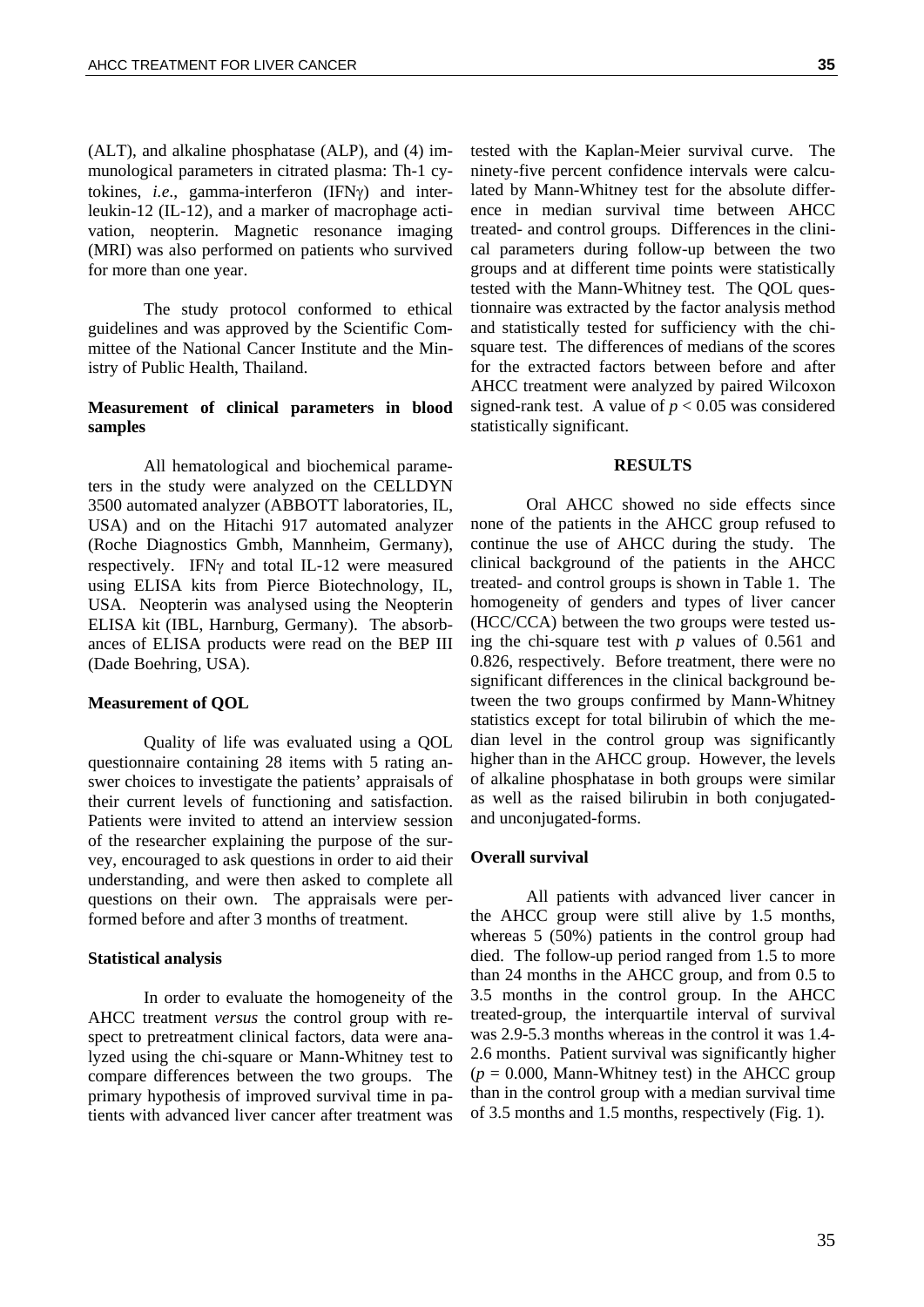|                                   | <b>AHCC group</b> | <b>Control group</b> | p-value |
|-----------------------------------|-------------------|----------------------|---------|
| <b>Patient characteristics</b>    | $(N = 34)$        | $(N = 10)$           |         |
| Age (years)                       | 48.5 (34-72)      | 51.5 (37-71)         | 0.716   |
| Gender (male/female)              | 28/6              | 9/1                  | 0.561   |
| <b>HCC/CCA</b>                    | 25/9              | 7/3                  | 0.826   |
| <b>HBsAg</b> (positive)           | 14 of 27          | 6 of 9               |         |
| <b>Biochemical parameters</b>     |                   |                      |         |
| Albumin (g/dl)                    | $3.7(3.4-4.0)$    | $3.5(2.9-3.8)$       | 0.194   |
| Total bilirubin (mg/dl)           | $0.8(0.6-2.0)$    | $2.7(1.0-6.7)$       | 0.027   |
| Aspartate transaminase (U/I)      | 79 (48-173)       | 108 (57-154)         | 0.516   |
| Alamine transaminase (U/I)        | 51 (30-117)       | 39 (29-53)           | 0.384   |
| Alkaline phosphatase (U/I)        | 194 (126-340)     | 223 (167-303)        | 0.327   |
| <b>Hematological parameters</b>   |                   |                      |         |
| Hemoglobin (g/dl)                 | 12.5 (11.0-13.4)  | $11.6(10.1-13.4)$    | 0.385   |
| Platelet counts $(x10^3/\mu l)$   | 242 (208-340)     | 214 (153-318)        | 0.449   |
| <b>WBC counts</b> $(x10^3/\mu l)$ | $8.7(6.4-10.8)$   | $6.4(4.8-9.8)$       | 0.145   |
| Lymphocytes $(x10^3/\mu l)$       | $1.86(1.43-2.27)$ | $1.42(0.79-1.90)$    | 0.101   |
| Lymphocytes (%)                   | 22 (17-30)        | $20(17-24)$          | 0.401   |
| Immunological parameters          | $(N = 24)$        | $(N = 6)$            |         |
| Total IL-12 (pg/ml)               | 27 (9-81)         | 40 (24-76)           | 0.432   |
|                                   | $(N = 29)$        | $(N = 7)$            |         |
| <b>Neopterin</b> (nmol/l)         | $9(5-14)$         | $12(8-31)$           | 0.270   |

#### **Table 1** Clinical background of patients in the AHCC treated- and control groups



**Fig. 1** Kaplan-Meier estimates of overall survival of patients. The solid line indicates survival in the control group, and the dashed line represents the AHCC treatedgroup. There was a significant difference in overall survival between the two groups ( $p = 0.000$ ).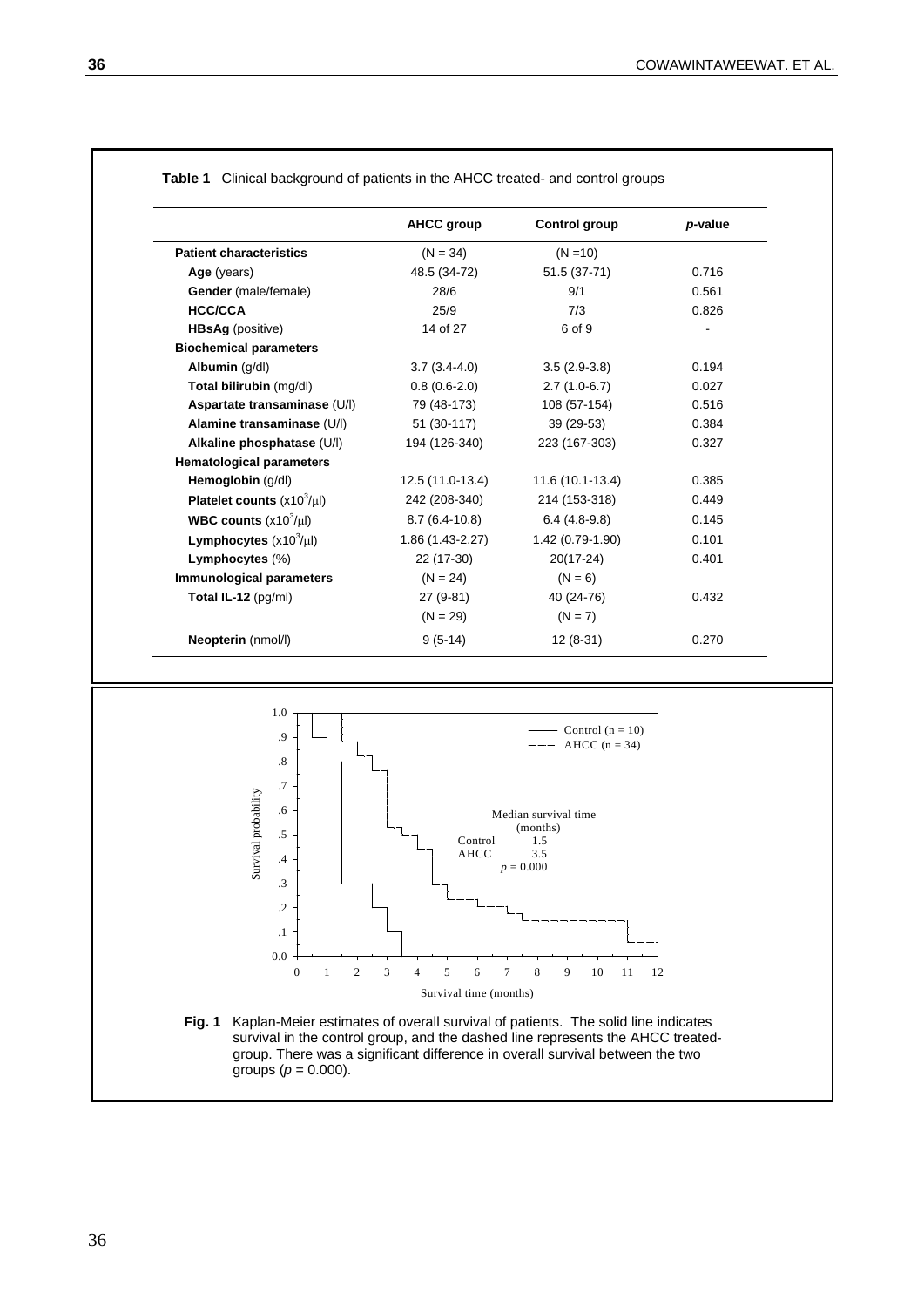# **Quality of life (QOL)**

Because of the mortality in the control group before the second QOL appraisal at 3 months of treatment, only QOL data from the 33 patients in the AHCC group could be analyzed. From the twentyeight items of the QOL questionnaire, five factors were extracted by the factor analysis method. The hypothesis that five factors were sufficient was proven by chi-square statistics with a *p*-value of 0.0002. These five factors included: (1) acceptance of disease, (2) mental stability, (3) ability to help him/herself (defecation and urination), (4) general physical health status, and (5) ability to have normal activities. Table 2 demonstrates means, SD and median of the scores of these five factors before and after AHCC treatment. The means of factors 1, 2, 3 and 4 seemed to increase slightly from before to after treatment. However there was no significant difference when using the paired Wilcoxon signed-rank test except for factor 2 (mental stability), factor 4 (general physical health status), and factor 5 (ability to have normal activities) which were significantly different by the one-sided test with *p*-values of 0.028, 0.037, and 0.040, respectively. A paired t-test was not used for analysis since the scores of the five factors did not conform to normal distribution (Shapiro-Wilk normality test).

#### **Clinical parameters**

Ten biochemical and hematological parameters were investigated in the two groups. As half of the patients in the control group had died within 1.5 months, the median of these parameters of the two

groups were compared at 0, 1, and 2 months as demonstrated in Figs. 2 and 3, and summarized in Tables 3 and 4, respectively. Of the ten parameters, two parameters including serum level of albumin, and percentage of lymphocytes in blood, were significantly higher in the AHCC treated-group than in the control group. The significant differences of these two parameters between the two groups could be noticed after one and two months of treatment with *p*-values of 0.000 and 0.026, respectively (Figs. 2A, 3E). The serum level of total bilirubin seemed to be lower in the AHCC treated-group, but this was not conclusive because a difference in total bilirubin was detected since the study had started. For other clinical parameters, however, there was a tendency of better results in the AHCC treated-group since the level of these parameters seemed not to increase as rapidly as in the control group. These parameters included serum levels of AST and ALT (Figs. 2C, 2D).

For immunological parameters, the levels of gamma-interferon (IFNγ) both in the AHCC treatedand control groups were lower than the test kit's minimum level of detection  $\langle \langle 2 \rangle$  pg/ml). The expected values from apparently healthy individuals as described in the manufacturer's instructions are only 0 to 2.6 pg/ml ( $n = 45$ ). The plasma levels of interleukin-12 (IL-12) and neopterin before treatment were similar in both groups as shown in Table 1. Later on, there were not enough data of IL-12 and neopterin from the control group  $(n = 1)$  to be compared to those of the AHCC treated-group, so only the median IL-12 and neopterin levels from the AHCC treated-group were investigated until 3 months of treatment (Fig. 4 and Table 5). The me-

**Table 2** Means, SD, and medians of the five factors analyzed from QOL questionnaires before and after AHCC treatment

|          |                  |                        |      | <b>Before</b> |               |            |                  |                        |      | After     |        |              | Two-sided | One-sided |
|----------|------------------|------------------------|------|---------------|---------------|------------|------------------|------------------------|------|-----------|--------|--------------|-----------|-----------|
| Variable | Obs <sup>a</sup> | <b>NA</b> <sup>b</sup> | Mean | SD            | <b>Median</b> | Range      | Obs <sup>a</sup> | <b>NA</b> <sup>b</sup> | Mean | <b>SD</b> | Median | Range        | p-value   | p-value   |
| Factor 1 | 27               | 6                      | 3.54 | 0.98          | 3.86          | 1-5        | 28               | 3                      | 3.77 | 0.78      | 3.93   | $1 - 57 - 5$ | 0.350     | 0.175     |
| Factor 2 | 30               | 3                      | 3.54 | 0.94          | 3.75          | 1-5        | 28               | 3                      | 3.67 | 0.69      | 3.75   | $1.5 - 4.75$ | 0.057     | 0.028     |
| Factor 3 | 32               |                        | 3.02 | 1.19          | 3.00          | 1-5        | 31               | 0                      | 3.27 | 0.95      | 3.00   | $1.25 - 5$   | 0.305     | 0.153     |
| Factor 4 | 32               |                        | 3.47 | 1.30          | 3.67          | 1-5        | 30               |                        | 3.82 | 1.26      | 4.33   | $1 - 5$      | 0.073     | 0.037     |
| Factor 5 | 32               |                        | 4.17 | 1.06          | 4.5           | $1.33 - 5$ | 29               | 2                      | 4.06 | 1.17      | 4.67   | 1.33-5       | 0.080     | 0.040     |

Factor 1, acceptance of disease; Factor 2, mental stability; Factor 3, ability to help him/herself; Factor 4, general physical health status; Factor 5, ability to have normal activities; Obs<sup>a</sup>, number of patients in observation; NA<sup>b</sup>, number of patients with no answer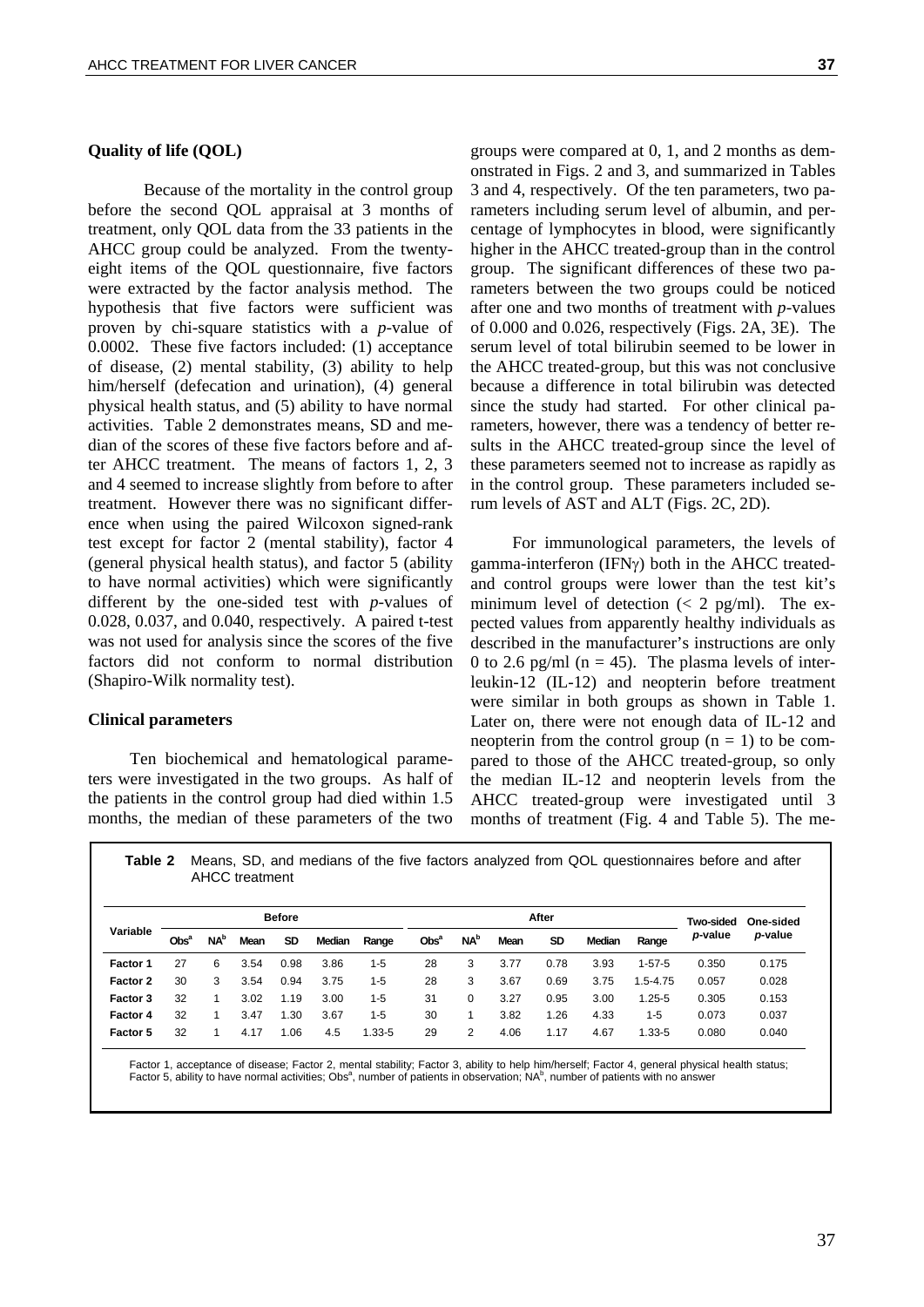

dian IL-12 level in AHCC treated-patients seemed to rise from 27 to 38 pg/ml during 3 months of followup. Expected values from apparently healthy individuals in our study ranged from 11 to 56 pg/ml ( $n =$ 24) with median and interquartile intervals of 33 and 22-44 pg/ml, respectively. The median neopterin level seemed not to change significantly ranging from 9 to 13 nmol/l. However, the expected value is less than 10 nmol/l.

## **Follow-up in long survival patients**

 Follow–up values of 6 interesting clinical parameters in 6 (18%) AHCC treated-patients with a survival time of more than 7 months (2 times of median survival) are shown in Fig. 5. These parameters included albumin, AST, ALT, lymphocytes (%), IL-12 and neopterin. The parameters of the individual profiles seemed not to change (decrease or increase) significantly compared to the median profiles of the control group. These results suggested that AHCC treated-patients with a longer survival could maintain their physiological parameters until the last 1 or 2 months of their life as seen in the albumin, lymphocytes (%), and neopterin parameters. In the patient who survived more than 24 months (AR4), all 6 parameters seemed not to change vitally, showing a good prognosis which correlated with the survival.

Fig. 6 shows photographs of erythematous skin (spider naevi) on the patient AR4's chest and back before and after one and two years of AHCC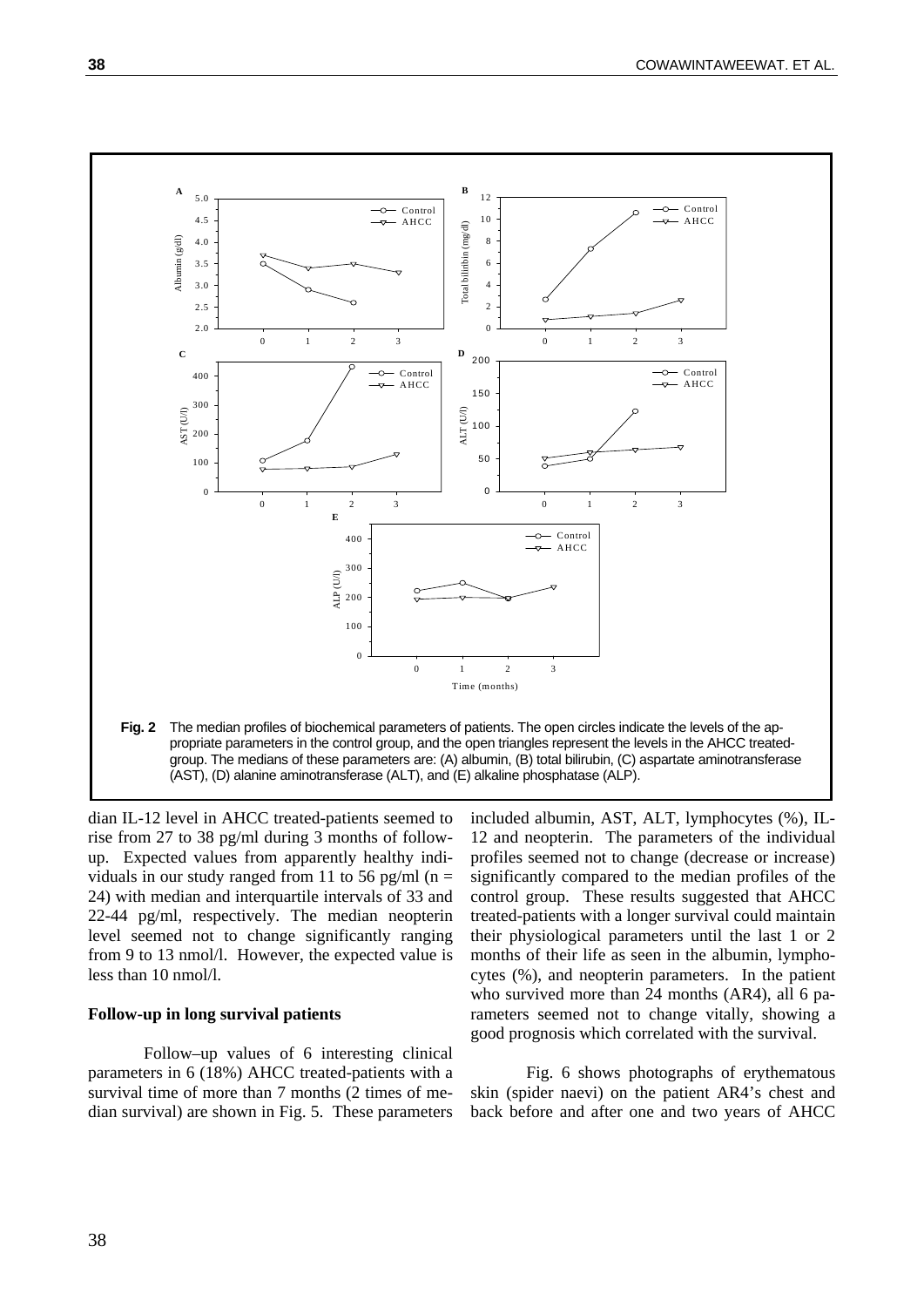

treatment. The spider naevi disappeared after three months of treatment with no new occurrence until two years of follow-up. Pictures of his liver mass using magnetic resonance imaging from the year of 2002 (the start of treatment) to 2005 showed that there was no change in tumor size and no new lesion appeared (Fig. 7). These images were also consistent with his good prognosis and longer survival time.

#### **DISCUSSION**

The natural course of the hepatocellular carcinoma is by rapid progression with a median survival of 4.1 months. $^{25,26}$  Early detection of liver can-

cer has recently become possible because of the progress in diagnostic imaging. This led to an increased incidence of resection of early-stage liver cancer during the last decade.<sup>10</sup> Although hepatic resection is the most effective treatment of liver cancer, most patients are not eligible as they still are diagnosed at a late stage.<sup>7,8</sup> To prolong survival in these patients, the most widely used options are adjuvant chemotherapies, $27$  even though there is no clear evidence that their administration results in improved survival. $^{28}$  Thus, the search for other potentially useful therapeutic approaches is still necessary. Recently, there have been many attempts to treat the cancer by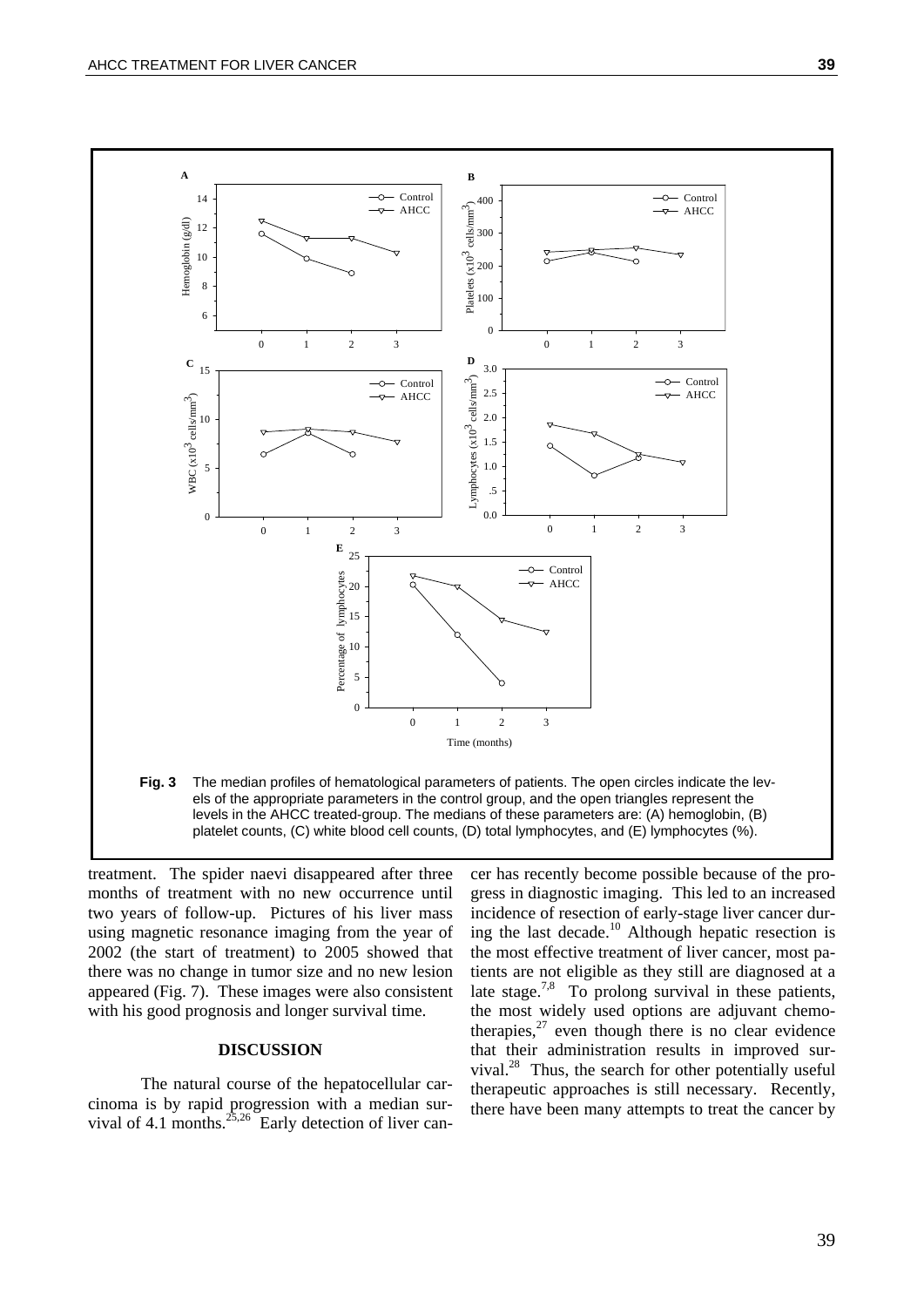|                            | <b>AHCC</b>    | Control         | p-value |
|----------------------------|----------------|-----------------|---------|
| Albumin (g/dl)             |                |                 |         |
| M <sub>0</sub>             | $(N = 33)$     | $(N = 10)$      |         |
| Median (IQR)               | $3.7(3.4-4.9)$ | $3.5(2.9-3.8)$  | 0.194   |
| M1                         | $(N = 32)$     | $(N = 7)$       |         |
| Median (IQR)               | $3.4(3.0-4.0)$ | $2.9(2.4-2.9)$  | 0.000   |
| M2                         | $(N = 25)$     | $(N = 2)$       |         |
| Median (IQR)               | $3.5(3.0-4.0)$ | 2.6             | 0.023   |
| Total bilirubin (mg/dl)    |                |                 |         |
| M <sub>0</sub>             | $(N = 33)$     | $(N = 10)$      |         |
| Median (IQR)               | $0.8(0.6-2.0)$ | $2.7(1.0-6.7)$  | 0.027   |
| M1                         | $(N = 32)$     | $(N = 7)$       |         |
| Median (IQR)               | $1.1(0.8-1.7)$ | $7.3(2.3-15.3)$ | 0.003   |
| M <sub>2</sub>             | $(N = 26)$     | $(N = 2)$       |         |
| Median (IQR)               | $1.4(0.7-3.1)$ | 10.6            | 0.153   |
| AST (U/I)                  |                |                 |         |
| M <sub>0</sub>             | $(N = 34)$     | $(N = 10)$      |         |
| Median (IQR)               | 79 (48-173)    | 108 (57-154)    | 0.516   |
| M1                         | $(N = 33)$     | $(N = 7)$       |         |
| Median (IQR)               | 81 (48-166)    | 177 (72-256)    | 0.180   |
| M <sub>2</sub>             | $(N = 25)$     | $(N = 2)$       |         |
| Median (IQR)               | 87 (70-180)    | 432             | 0.063   |
| $ALT$ (U/I)                |                |                 |         |
| M <sub>0</sub>             | $(N = 34)$     | $(N = 10)$      |         |
| Median (IQR)               | 51 (30-117)    | 39 (29-53)      | 0.384   |
| M <sub>1</sub>             | $(N = 33)$     | $(N = 7)$       |         |
| Median (IQR)               | 60 (32-102)    | 50 (28-63)      | 0.344   |
| M <sub>2</sub>             | $(N = 26)$     | $(N = 2)$       |         |
| Median (IQR)               | 64 (36-116)    | 123             | 0.222   |
| Alkaline phosphatase (U/l) |                |                 |         |
| M <sub>0</sub>             | $(N = 34)$     | $(N = 10)$      |         |
| Median (IQR)               | 194 (126-340)  | 223 (167-303)   | 0.327   |
| M <sub>1</sub>             | $(N = 33)$     | $(N = 10)$      |         |
| Median (IQR)               | 200 (114-325)  | 250 (150-407)   | 0.328   |
| M <sub>2</sub>             | $(N = 26)$     | $(N = 2)$       |         |
| Median (IQR)               | 198 (111-424)  | 196             | 0.592   |

M, month; N, number of patients; IQR, interquartile range

stimulating the patient's immune system. Several biological response modifiers (BRMs) have been developed such as BCG, Picibanil, PS-K, interferon, and interleukin-12;<sup>29-31</sup> however, the clinical efficacy of these substances remains uncertain.

The interest in the administration of functional food such as AHCC as a BRM has been elucidated in many studies. *In vitro* experiments have shown that AHCC restored NK cell activity that was depressed by an anti-cancer drug, and also stimulated peritoneal macrophage cytotoxicity, NO production, and cytokine production. Both NK cells and macrophages have been found to be involved in the inhibition of tumor metastasis following activation by BRMs.17 AHCC induced enhancement of the immune response in cancer patients *via* enhancement of IL-12 and IFN $\gamma$  production, and NK activity.<sup>24</sup> Therefore, the AHCC effect may be mediated by the natural host immunity which is restored or activated by AHCC. These findings suggest that AHCC may induce its therapeutic effect on the survival of the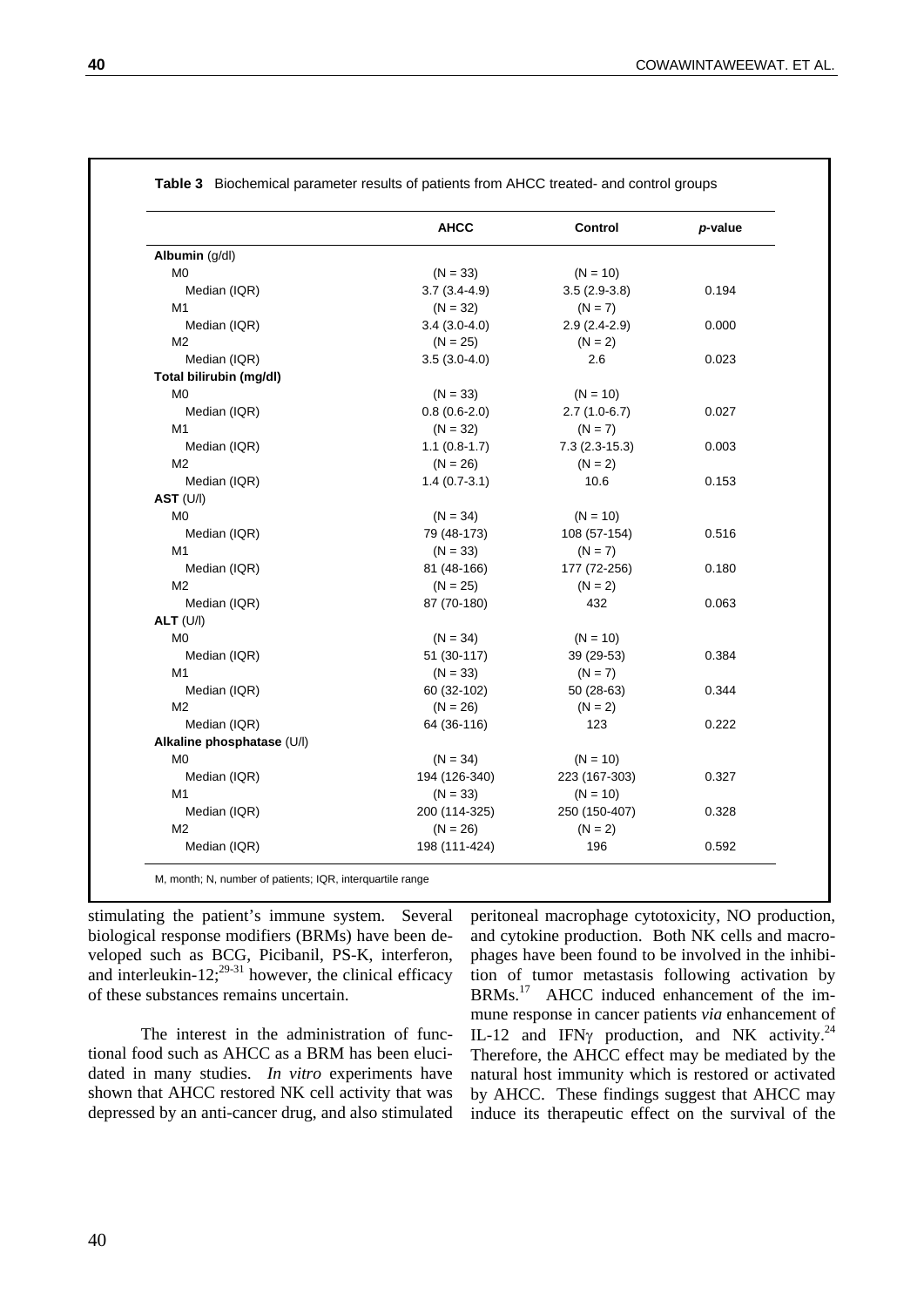|                                  | <b>AHCC</b>      | Control           | p-value |
|----------------------------------|------------------|-------------------|---------|
| Hemoglobin (g/dl)                |                  |                   |         |
| M0                               | $(N = 34)$       | $(N = 10)$        |         |
| Median (IQR)                     | 12.5 (11.0-13.4) | $11.6(10.1-13.4)$ | 0.385   |
| M1                               | $(N = 32)$       | $(N = 7)$         |         |
| Median (IQR)                     | 11.3 (10.1-13.9) | $9.9(9.0-11.5)$   | 0.088   |
| M <sub>2</sub>                   | $(N = 26)$       | $(N = 2)$         |         |
| Median (IQR)                     | 11.3 (10-13.1)   | 8.9               | 0.090   |
| WBC $(x10^3/\mu l)$              |                  |                   |         |
| M0                               | $(N = 34)$       | $(N = 10)$        |         |
| Median (IQR)                     | $8.7(6.4-10.8)$  | $6.4(4.8-9.3)$    | 0.145   |
| M1                               | $(N = 32)$       | $(N = 10)$        |         |
| Median (IQR)                     | $9.0(6.3-10.9)$  | $8.6(6.0-14.3)$   | 0.783   |
| M <sub>2</sub>                   | $(N = 26)$       | $(N = 2)$         |         |
| Median (IQR)                     | $8.7(7.3-9.7)$   | 6.4               | 0.532   |
| Platelet $(x10^3/\mu l)$         |                  |                   |         |
| M0                               | $(N = 34)$       | $(N = 10)$        |         |
| Median (IQR)                     | 242 (208-340)    | 214 (152-318)     | 0.449   |
| M1                               | $(N = 32)$       | $(N = 7)$         |         |
| Median (IQR)                     | 249 (181-365)    | 241 (168-300)     | 0.770   |
| M2                               | $(N = 26)$       | $(N = 2)$         |         |
| Median (IQR)                     | 255 (203-317)    | 213               | 0.562   |
| Total lymphocyte $(x10^3/\mu l)$ |                  |                   |         |
| M <sub>0</sub>                   | $(N = 34)$       | $(N = 10)$        | 0.101   |
| Median (IQR)                     | $1.9(1.4-2.3)$   | $1.4(0.8-1.9)$    |         |
| M1                               | $(N = 32)$       | $(N = 7)$         |         |
| Median (IQR)                     | $1.7(1.2-2.1)$   | $0.8(0.7 - 2.1)$  | 0.323   |
| M <sub>2</sub>                   | $(N = 26)$       | $(N = 2)$         |         |
| Median (IQR)                     | $1.3(0.8-2.2)$   | 1.2               | 0.532   |
| Lymphocyte (%)                   |                  |                   |         |
| M <sub>0</sub>                   | $(N = 34)$       | $(N = 10)$        |         |
| Median (IQR)                     | 21.8 (16.8-30.0) | 20.3 (16.7-24.4)  | 0.401   |
| M1                               | $(N = 32)$       | $(N = 7)$         |         |
| Median (IQR)                     | 20.0 (12.4-25.8) | 12.0 (6.0-22.0)   | 0.103   |
| M <sub>2</sub>                   | $(N = 26)$       | $(N = 2)$         |         |
| Median (IQR)                     | 14.5 (10.2-25.3) | 4.0               | 0.026   |

**Table 4** Hematological parameter results of patients from AHCC treated- and control groups

M, month; N, number of patients; IQR, interquartile range

cancer patients as a result of NK cell and macrophage activation mediated through host immunomodulation. Recently, AHCC has been reported to improve prognosis of postoperative hepatocellular patients with significantly longer remission periods, an increased overall survival rate and improvement of liver function.10

In this study, the patients with advanced liver cancer were randomized into AHCC treated- and placebo (control) groups. The preliminary results from 23 patients (13 patients in the AHCC treatedand 10 patients in the control groups) showed that all 10 (100%) patients in the control group died within 3.5 months whereas 8 (61.5%) patients in the AHCC group were still alive after that period. The significant difference in overall survival was determined by comparing median survival time of 4 and 1.5 months in the AHCC treated- and the control groups, respectively  $(p = 0.002,$  Mann-Whitney test). From this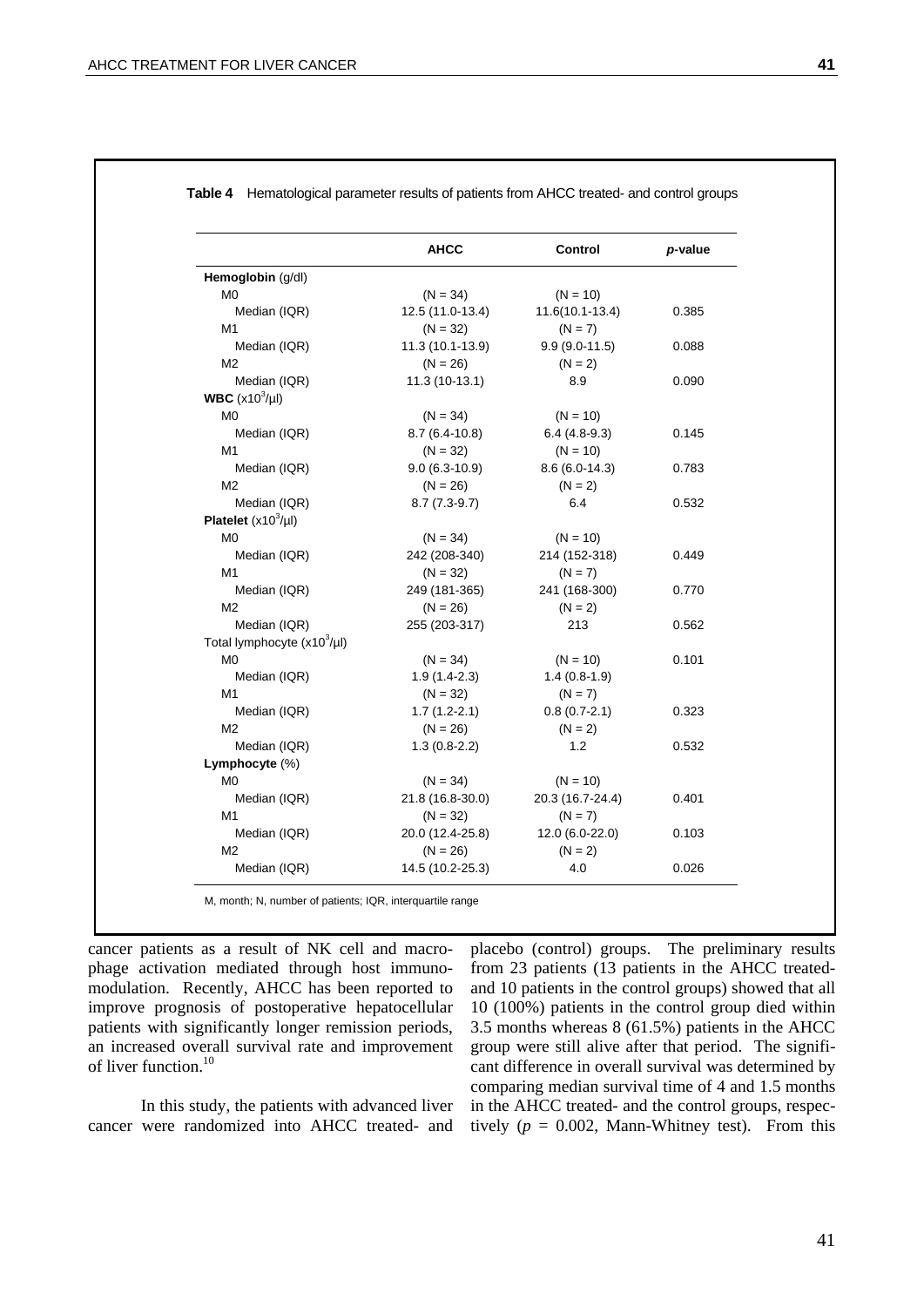

interim analysis, it seemed unethical to randomize more patients into the control group; so after this all newly enrolled patients were treated with AHCC.

Our results from 44 patients (34 AHCC treated and 10 controls) suggested that the use of AHCC increased the probability of prolonged survival and of a higher quality of life. Furthermore, it was observed that the follow-up levels of albumin, AST and ALT activity, and percentage of lymphocytes, did not deteriorate as rapidly after AHCC treatment as in the controls. This suggested that AHCC intake had some beneficial effects on maintaining the physiological status of these patients until

the last 2 months of their life. The parameters that showed an apparent difference between the two groups within 1-2 months were albumin and percentage of lymphocytes. Thus, a follow-up of these two parameters might indicate an early prognosis during treatment in terms of better or worse outcome.

The immunological parameters consisted of Th-1 cytokines: IFNγ and IL-12 representing cellmediated immunity *via* NK and macrophage activity. In addition, neopterin, a marker for macrophage activation, was determined. Elevated levels of neopterin have been reported causing a stimulation of cellular immunity including malignancies, $32,33$  and are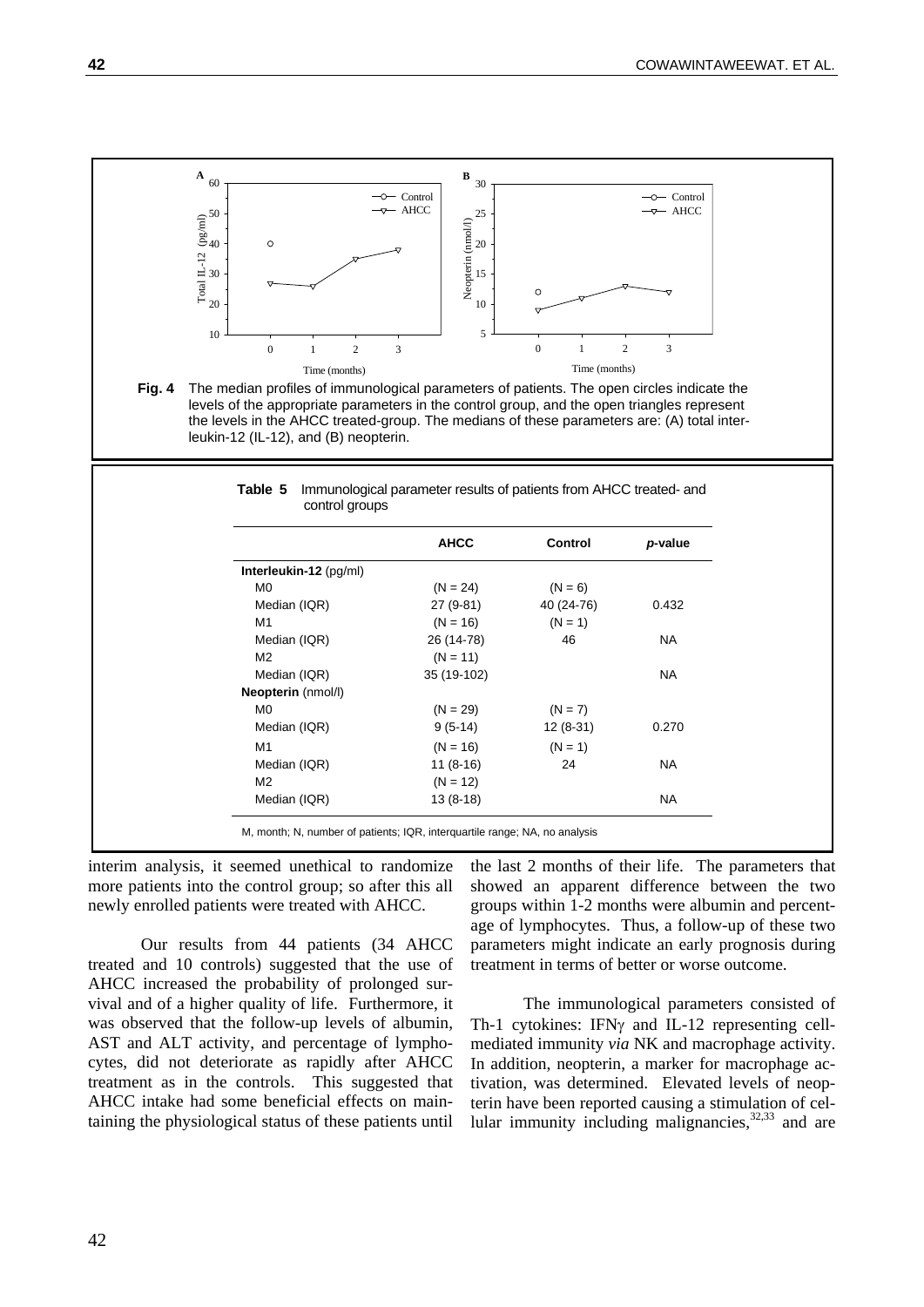

notransferase (ALT), (D) percentage of lymphocytes, (E) total IL-12 (IL-12), and (F) neopterin. Each dashed line was drawn to join the discontinuous data from particular months during follow-up.

also an indicator for conditions related to impaired cellular immunity. In our study, the plasma levels of IFNγ both in the AHCC treated- and control patients were lower than the detection limit of the ELISA assay. This might be because IFNγ acts locally and has a short half-life. Thus it might be necessary to measure at mRNA expression level by real-time RT-PCR because of its higher sensitivity.<sup>34</sup> This method might reveal possible differences between the two groups if there were any. During follow-up the plasma levels of total IL-12 in AHCC treated-patients showed a slight increase, but remained within the expected value, and the levels of neopterin were fairly stable responding to AHCC until the last 1-2 months of the patient's life. Although our results could not prove that AHCC resulted in an increase of IL-12 and stable neopterin levels because we could not compare to the controls, they showed a tendency which was consistent with the patients' prognosis and survival.

Our study suggests that AHCC helps to prolong the survival of patients with advanced liver cancer. AHCC might improve the prognosis and also delay the gradual decline of the physiological status especially of patients with longer survival compared to the controls. However, the effects of AHCC and the mechanisms responsible for its effects on the survival of patients with advanced liver cancer were not clearly explained and required more detailed studies.

#### **ACKNOWLEDGEMENTS**

We would like to thank Dr. Kenichi Kosuna, Amino Up Chemical Co. Ltd., Sapparo, Japan, the Thailand Research Fund (TRF), and the Faculty of Allied Health Sciences, Thammasat University, Thailand for their support in this study.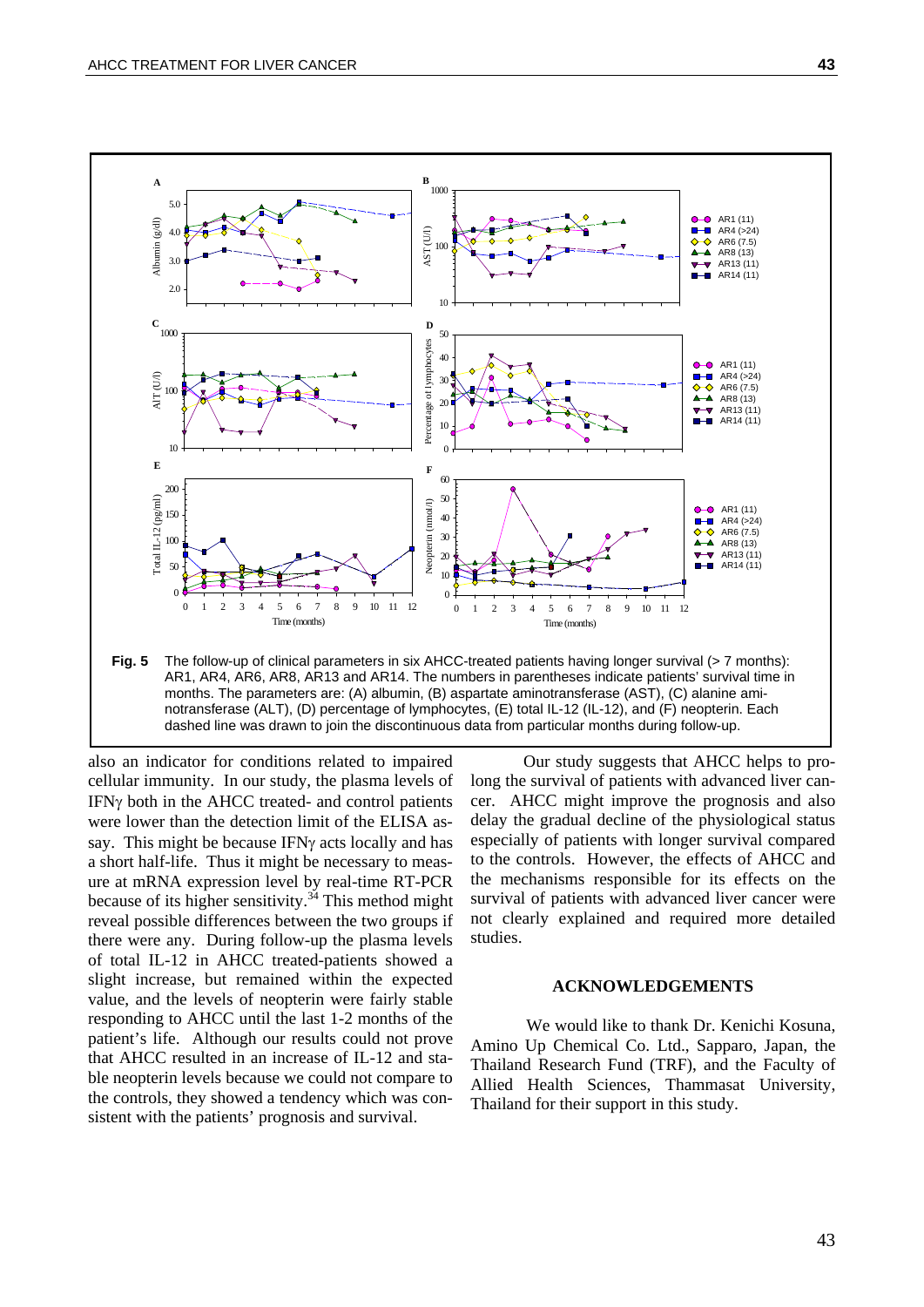

- 1. Parkin DM, Bray F, Ferlay J, Pisani P. Global cancer statistics, 2002. CA Cancer J Clin 2005; 55: 74-108.
- 2. Parkin DM. Global cancer statistics in the year 2000. Lancet Oncol 2001; 2: 533-43.
- liver cancer: an overview. Asian Pacific J Cancer Prev 2004; 5: 116-23. 4. Ferlay J, Bray J, Pisani P, Parkin DM. Cancer incidence,
- mortailty and prevalence worldwide. Globacon 2000. Lyon: IRAC Press; 2001.